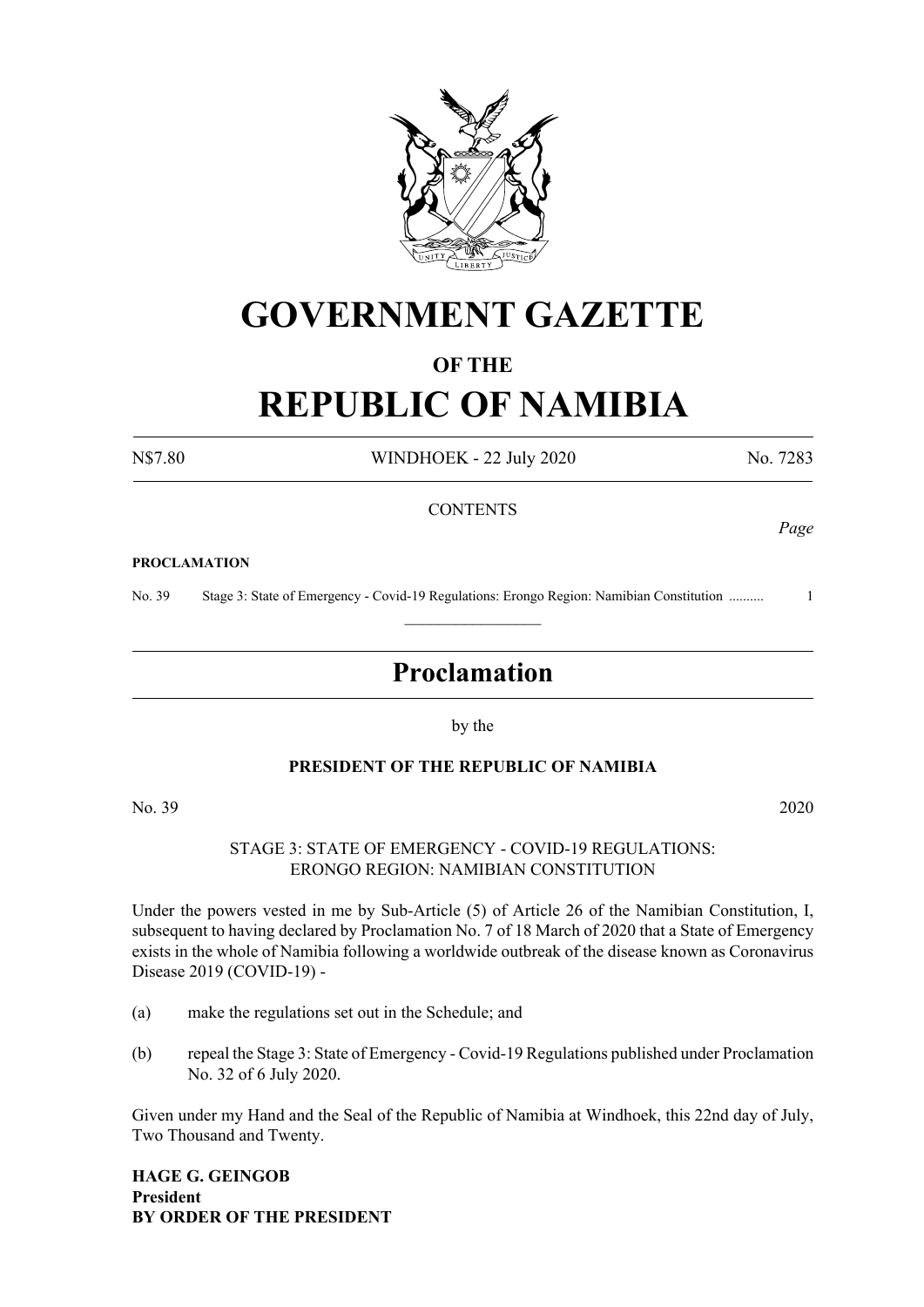#### **SCHEDULE**

#### ARRANGEMENT OF REGULATIONS

- 1. Definitions
- 2. Application of regulations
- 3. Specified period
- 4. Restrictions on learning in Erongo region
- 5. Wearing of masks
- 6. Gatherings
- 7. Restrictions relating to liquor
- 8. Restrictions relating to certain businesses, operations and activities
- 9. Additional provisions relating to workplace
- 10. Restrictions relating to entry into and departure from Erongo region
- 11. Public transport
- 12. Offences and penalties
- 13. Savings and transitional provisions
- 14. Applicability of certain provisions of State of Emergency Covid-19 Regulations
- 15. Regulations to bind State

#### **Definitions**

**1.** In these regulations -

"authorised officer" means -

- (a) the Director referred to in section 32 of the Disaster Risk Management Act, 2012 (Act No. 10 of 2012);
- (b) a member of the Namibian Police as defined in section 1 of the Police Act, 1990 (Act No. 19 of 1990);
- (c) a member of the municipal police service referred to in section 43C of the Police Act, 1990 (Act No. 19 of 1990);
- (d) a member of the Defence Force as defined in section 1 of the Defence Act, 2002 (Act No.1) of 2002);
- (e) a correctional officer as defined in section 1 of the Correctional Service Act, 2012 (Act No. 9 of 2012);
- (f) an immigration officer as defined in section 1 of the Immigration Control Act, 1993 (Act No. 7 of 1993);
- (g) an officer as defined in section 1 of the Customs and Excise Act, 1998 (Act No. 20 of 1998) charged with the responsibility of enforcing the customs and excise legislation; and
- (h) any other staff member designated or person appointed as an authorised officer under section 32 of the Disaster Risk Management Act, 2012 (Act No. 10 of 2012);

"COVID-19" means the coronavirus disease of 2019 which is caused by severe acute respiratory syndrome coronavirus 2 (SARS-CoV-2);

"critical services" means the services listed as critical services in Annexure A;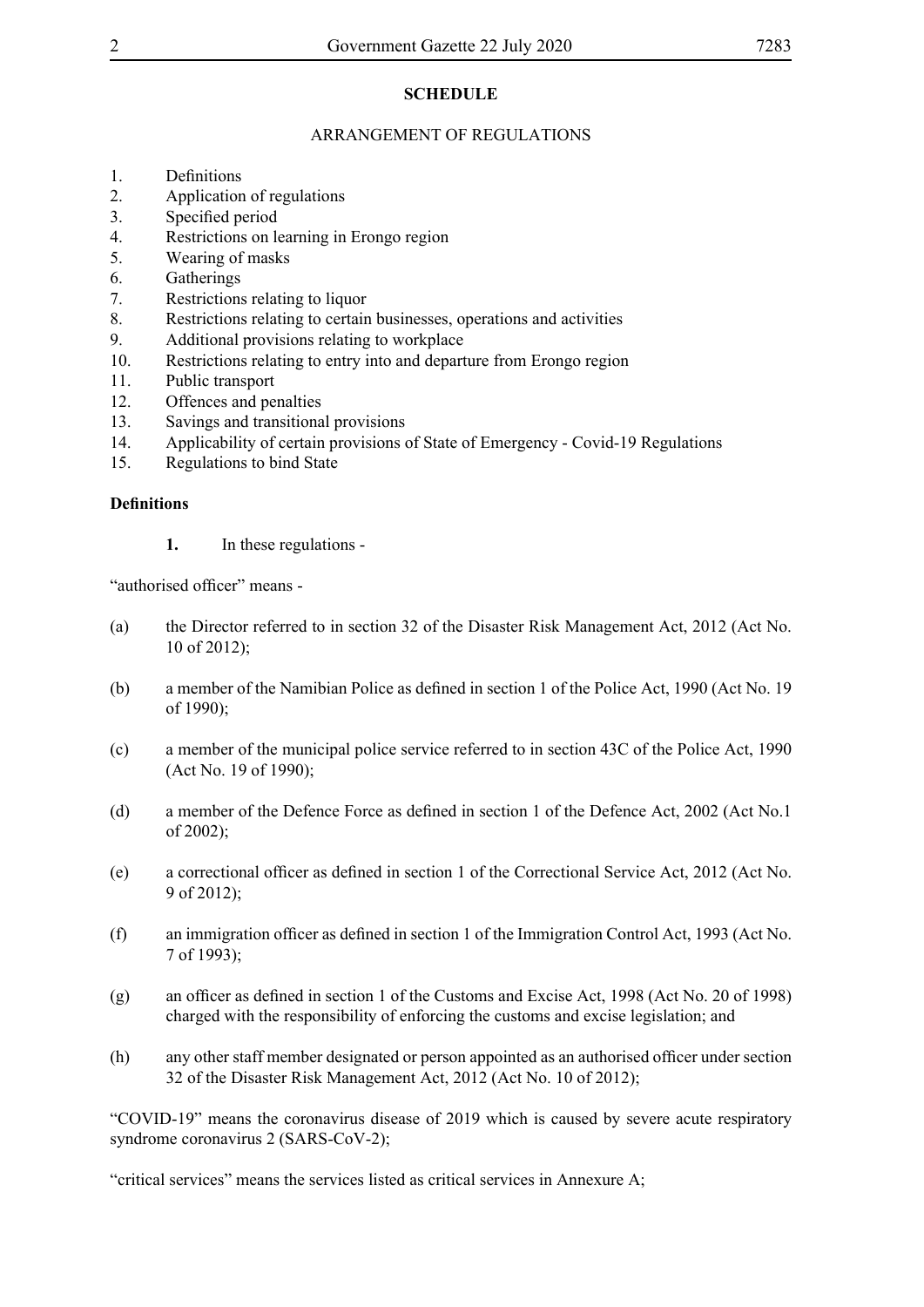"Erongo region" means the Erongo region specified in Column 2 of Schedule 1 to the Regional Councils Act, 1992 (Act No. 22 of 1992);

"essential goods" means the goods listed as essential goods in Annexure B;

"head of the institution" means the administrative head of a public institution and the chief executive officer or the equivalent of a chief executive officer of a private institution;

"higher education institution" means a higher education institution as defined in section 1 of the Higher Education Act, 2003 (Act No. 26 of 2003);

"liquor" means any spirits, wine, beer, cider or other beverage, including a traditional beverage which contains alcohol, and intended for human consumption but excludes any substance that contains alcohol but used or is intended to be used for medicinal purposes;

"mask" means a covering made of any suitable material that is worn on and around a person's nose and mouth so as to fully cover that person's nose and mouth for purposes of preventing the transmission of the severe acute respiratory syndrome coronavirus 2 (SARS-CoV-2);

"restricted area" means the local authority areas of Arandis, Swakopmund and Walvis Bay including the portion of the main tarred road that connects the local authority areas of Arandis and Swakopmund and which portion is situated outside these two local authority areas, as well as the strips of land of five kilometers on either side of that portion of the road;

"school" means a school as defined in section 1 of the Education Act, 2001 (Act No. 16 of 2001);

"specified period" means the period referred to in regulation 3 and indicating Stage 3 of the State of Emergency as determined by Cabinet; and

"vulnerable employee" means a pregnant employee, an employee who is a nursing mother, an employee with a pre-existing condition such as a heart disease, high blood pressure, respiratory problems, obesity, diabetes, tuberculosis or a condition which might compromise the immune system of the employee.

#### **Application of regulations**

**2.** (1) Except where otherwise indicated, these regulations apply to the whole of the Erongo region during the specified period.

 (2) If there is a conflict between the provisions of these regulations and any other law the provisions of these regulations prevail: Provided that any later regulations made under Article 26(5) of the Namibian Constitution will prevail if they are in conflict with these regulations.

#### **Specified period**

**3.** The specified period starts at 00:00 of the day on which these regulations come into operation and ends at 24:00 on 3 August 2020.

#### **Restrictions on learning in Erongo region**

**4.** (1) During the specified period all schools, higher education institutions and other educational institutions in the restricted area must remain closed, except that schools and other educational institutions providing education at grade 11 and 12 levels may resume face to face learning from 22 July 2020.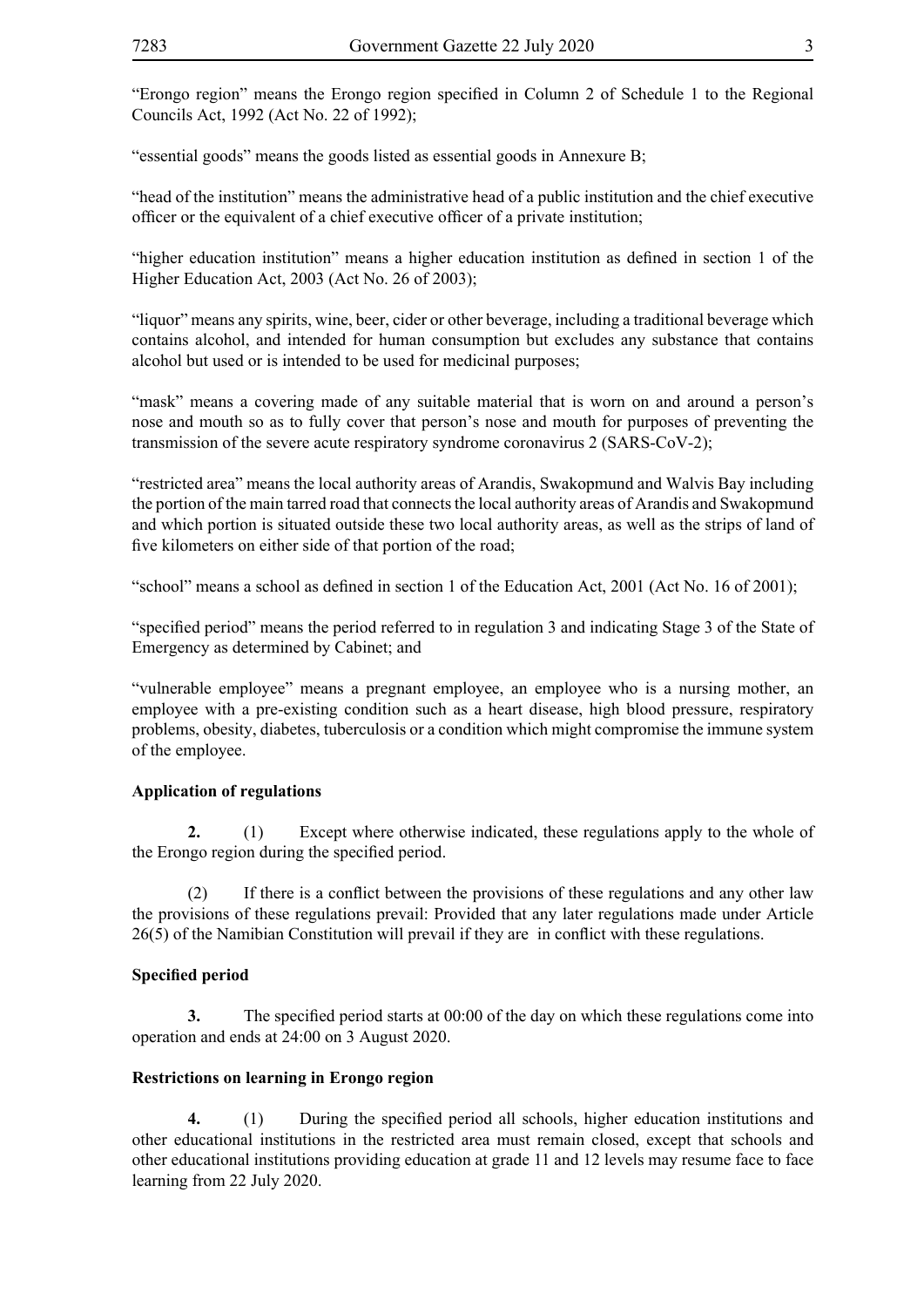- (2) In the Erongo region, excluding the restricted area, during the specified period -
- (a) schools and educational institutions providing early childhood development learning, pre-primary learning and primary education at grade one to three and grade seven levels, or secondary education at grade nine, 11 and 12 levels may continue face to face learning;
- (b) schools and educational institutions providing primary education at grade four, five and six levels and secondary education at grade eight and 10 levels must remain closed but may resume face to face learning on 3 August 2020.

(3) The closure of schools, higher education institutions and other educational institutions contemplated in subregulation (1) and (2) does not prevent -

- (a) in the case of a state school, the relevant minister responsible for education; and
- (b) in any other case, the governing body of the school or institution in question,

from employing other alternative forms of learning that do not involve the physical presence of learners or students at the schools or institutions.

(4) Every head of a school, higher educational institution and other institution referred to in subregulation (1) and (2) must ensure that all persons accessing the premises and services of the school, higher educational institution and other institutions concerned at all times adhere to the measures to combat, prevent and suppress the spread of COVID-19 as specified in and under these regulations.

#### **Wearing of masks**

**5.** (1) During the specified period every person must wear a mask whenever he or she is at or in a public place.

(2) During the specified period, wearing of a see-through face shield is permitted, provided that a mask is worn together with the face shield.

(3) An authorised officermay instruct a personwho is notwearing amask as contemplated in subregulation (1) or (2) to wear a mask or to leave the public place.

(4) A person who fails or refuses to comply with an instruction given under subregulation (3) commits an offence and is on conviction liable to a fine not exceeding N\$2 000 or imprisonment for a period not exceeding six months or to both such fine and such imprisonment.

#### **Gatherings**

- **6.** (1) For the purpose of this regulation, "gathering", in relation to -
- (a) the restricted area means a group of more than 10 persons; and
- (b) the Erongo region, except for the restricted area, means a group of more than 50 persons,

who meet for a common purpose.

(2) During the specified period, all gatherings are prohibited, except where -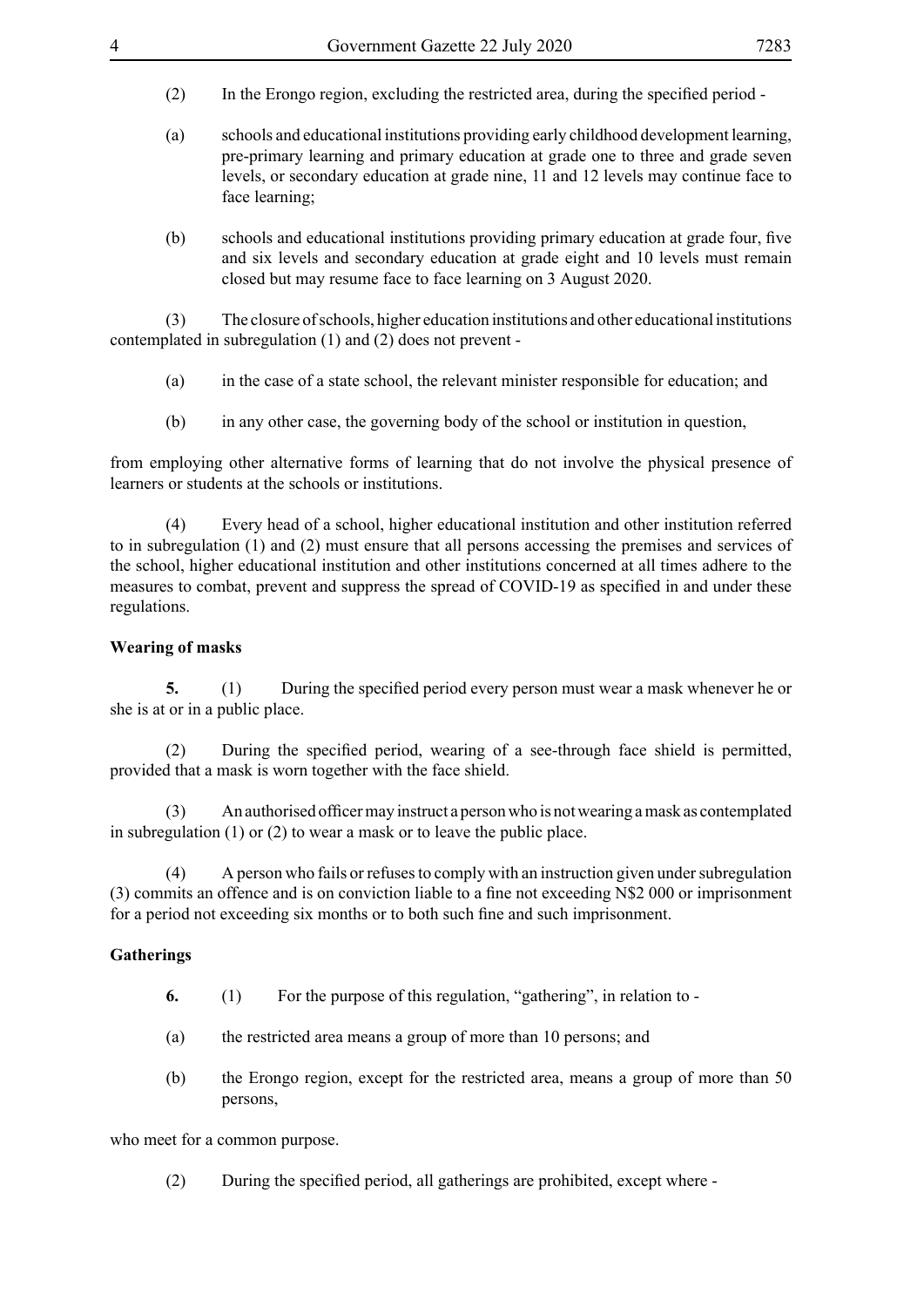- (a) all persons at the gathering are members of the same household gathered at their place of residence;
- (b) persons are gathered at their workplace;
- (c) the gathering is by a government institution at national, regional or local level or the Cabinet or the Parliament for purposes of its normal operations;
- (d) the gathering is for purposes of court or tribunal proceedings; or
- (e) a group of persons independently or coincidentally find themselves at a specific place.

(3) Persons who gather in the circumstances referred to in subregulation (2) must at all times adhere to the measures to combat, prevent and suppress the spread of COVID-19 as specified in and under these regulations.

 (4) An authorised officer may instruct a gathering, other than a gathering referred to in subregulation (2), to disperse and may use all reasonable measures to cause a gathering or group to disperse.

(5) The person organising or hosting a gathering permitted in terms of this regulation, (except a gathering referred to in subregulation  $(2)(a)$  and  $(2)(e)$ ) must -

- (a) open and maintain a register of the persons who attend the gathering; or
- (b**)** ensure that the register of the persons referred to in paragraph (a) is opened and maintained,

for the purpose of recording the particulars of persons who attend the gathering.

(6) The persons who are required to open and maintain a register in accordance with subregulation (5) must -

- (a) keep the register in a safe place for the duration of the State of Emergency;
- (b) on request, make the register available for inspection by an authorised officer; and
- (c) treat the information provided under this regulation as confidential, and may not disclose that information to any other person except as provided in paragraph (b) or when required to so disclose it in terms of any law or by a court.

(7) The register referred to in subregulation  $(5)$  must contain the full name, identification number or passport number and telephone number or cellular phone number of each person who attended the gathering.

- (8) A person who -
- (a) facilitates, instigates or organises a gathering, except a gathering permitted by subregulation  $(2)$ ;
- (b) fails or refuses to obey an instruction issued under subregulation (4); or
- (c) fails or refuses to comply with subregulation  $(5)$  or  $(6)$ ,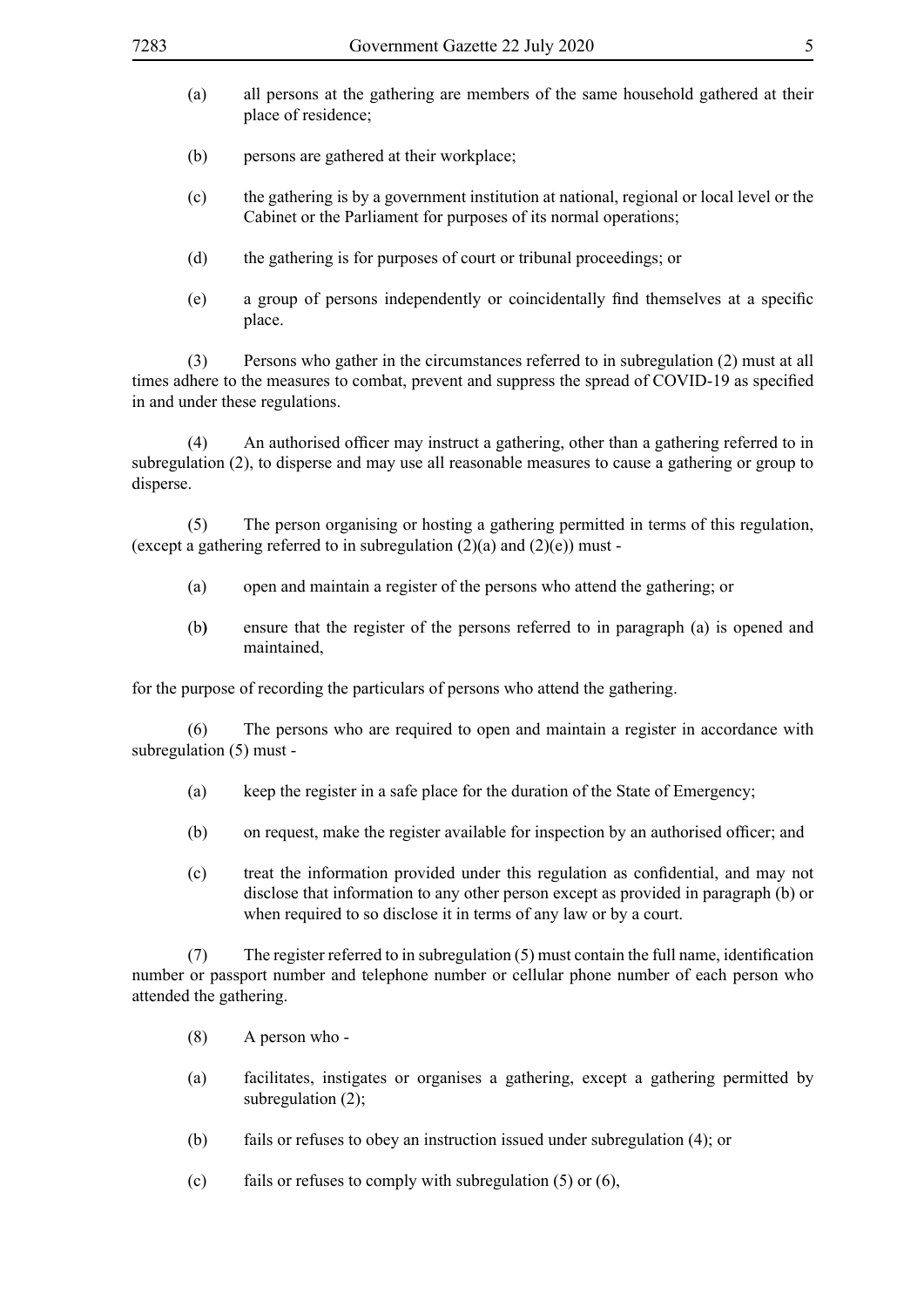commits an offence and is on conviction liable to a fine not exceeding N\$2 000 or to imprisonment not exceeding six months or to both such fine and such imprisonment.

#### **Restrictions relating to liquor**

**7.** (1) For the purposes of this regulation, a term defined in the Liquor Act, 1998 (Act No. 6 of 1998), except for the word "liquor", bears that meaning and any licence issued under that Act authorising the sale of light liquor is construed to authorise the sale of anything which is outside of the scope of the word "liquor" as defined in that Act, but included in the definition of "liquor" in these regulations.

(2) During the specified period, a person may only sell liquor and a person may only purchase liquor in the Erongo region, if -

- (a) the person who sells the liquor holds a liquor licence authorising that sale and the sale and purchase is otherwise in accordance with that licence; and
- (b) the sale complies with subregulation (3) or (4) as the case may be,

or the sale is to a licensee for the purposes of resale in accordance with the Liquor Act, 1998 (Act No 6 of 1998).

- (3) The sale of liquor in terms of an off-sales licence may -
- (a) only take place between 12:00 and 18:00 on a week day;
- (b) only take place between 9:00 and 13:00 on a Saturday; and
- (c) not take place on a Sunday and on a public holiday.

(4) Liquor sold in accordance with an on-consumption licence may only be sold by a hotel, restaurant or similar business that lawfully sells food that is intended to be consumed on the premises of the seller and the liquor is sold in relation to a meal sold to be consumed on the premises: Provided that liquor sold as contemplated in this regulation may only be sold between 12:00 and 22:00.

(5) A person who contravenes or fails to comply with a provision of subregulation (2) commits an offence and is on conviction liable to a fine not exceeding N\$2 000 or imprisonment for a period not exceeding six months or to both such fine and such imprisonment.

 (6) An authorised officer who is a peace officer within the meaning of the Criminal Procedure Act, 1977 (Act No. 51 of 1977) may, without a warrant, seize any liquor that is suspected to have been sold or has been purchased in contravention of this regulation and the seized liquor must, subject to changes required in the context, be dealt with in accordance with the provisions of the Liquor Act, 1998 (Act No. 6 of 1998) as if it were liquor seized in terms of that Act.

#### **Restrictions relating to certain businesses, operations and activities**

**8.** (1) Subject to the provisions of regulation 7 and subregulation (3), all businesses, operations and activities, except those listed in subregulation (2), are permitted, during the specified period.

(2) During the specified period, the following businesses, operations and activities are prohibited: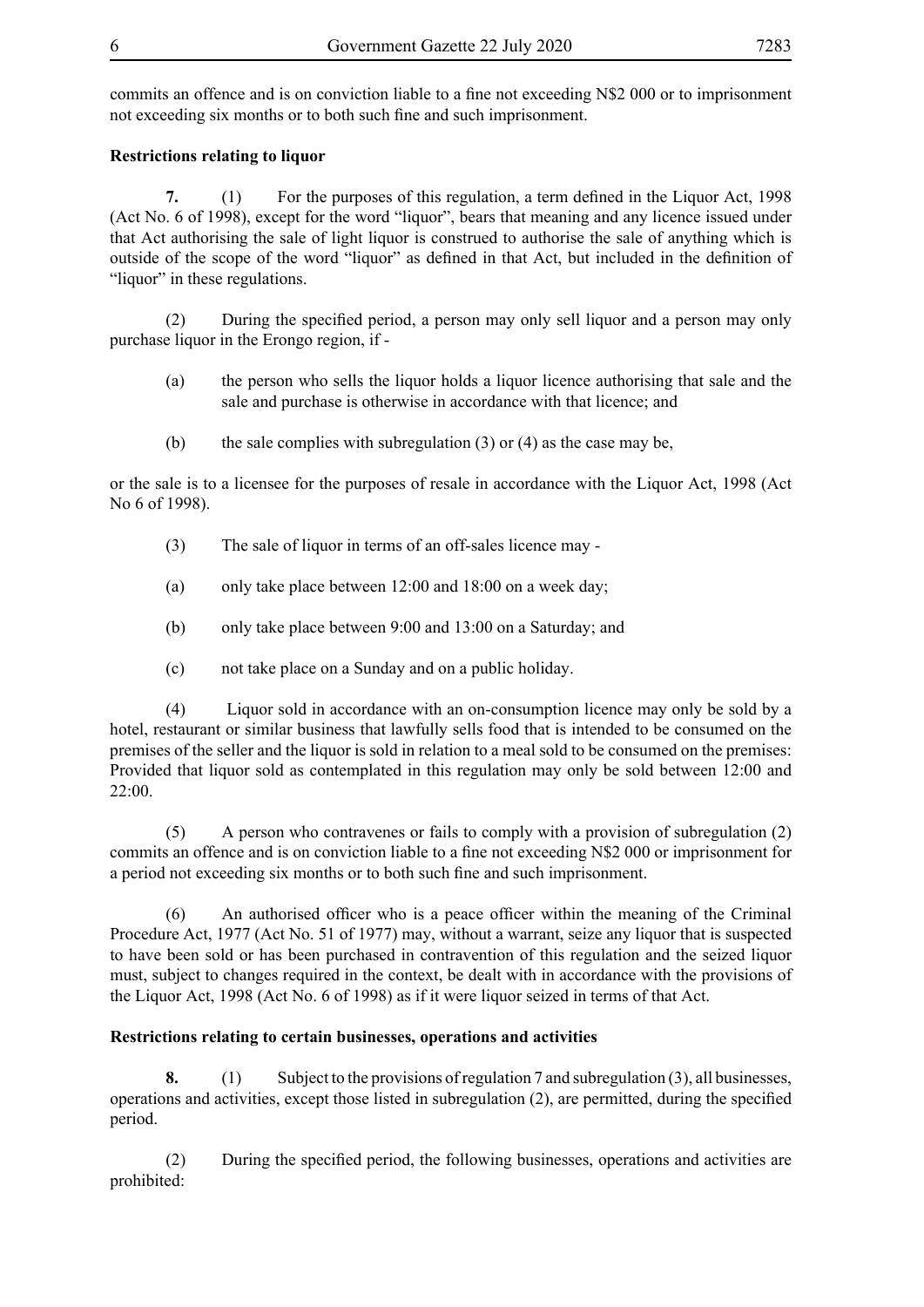- (a) contact sports, which for purposes of this regulation refers to sports in which players may directly or indirectly have physical contact, such as rugby, boxing, football, martial arts, or wrestling;
- (b) casinos and gambling houses; and
- (c) nightclubs.

(3) During the specified period, the following businesses, operations and activities are permitted subject to the condition that the people attending the event inclusive of the organisers do not exceed the applicable number of people stipulated for a gathering in regulation 6(1) and that the head of the institution or organiser keeps and maintains a register that contains the full name, identification number or passport number and telephone number or cellular phone number of each client or customer that visits the business or attends the event:

- (a) sporting events, other than contact sports;
- (b) entertainment events and concerts; or
- (c) seminars, conferences, workshops and summits.

(4) Every head of an institution or the manager or person in control of any business, operation and activity which is permitted during the specified period must ensure that the persons accessing the premises and services of the business, operation or activity at all times adhere to the measures to combat, prevent and suppress the spread of COVID-19 as specified in and under these regulations.

(5) A person who contravenes or fails to comply with the requirements of subregulation (2), (3) or (4) commits an offence and is on conviction liable to a fine not exceeding N\$2 000 or to imprisonment for a period not exceeding six months or to both such fine and such imprisonment.

#### **Additional provisions relating to workplace**

**9.** (1) Heads of institutions are encouraged to allow vulnerable employees to work from home, subject to suitable arrangements between the employer and employee.

(2) Heads of institutions are encouraged to provide masks to their employees.

(3) Heads of institutions must ensure that their employees at all times adhere to the measures to combat, prevent and suppress the spread of COVID-19 as specified in and under these regulations.

#### **Restrictions relating to entry into and departure from Erongo region**

- **10.** (1) During the specified period, a person may not -
- (a) enter into the restricted area; or
- (b) depart from the restricted area to any other part of Namibia,

unless that person is in possession of a valid permit issued by a police officer under subregulation (3) and which permit the person must, on request by a police officer, produce to that police officer.

(2) Subregulation (1) is not construed as preventing a person from moving within the restricted area as long as that person complies with the requirements of these regulations relating to the movement of persons or goods.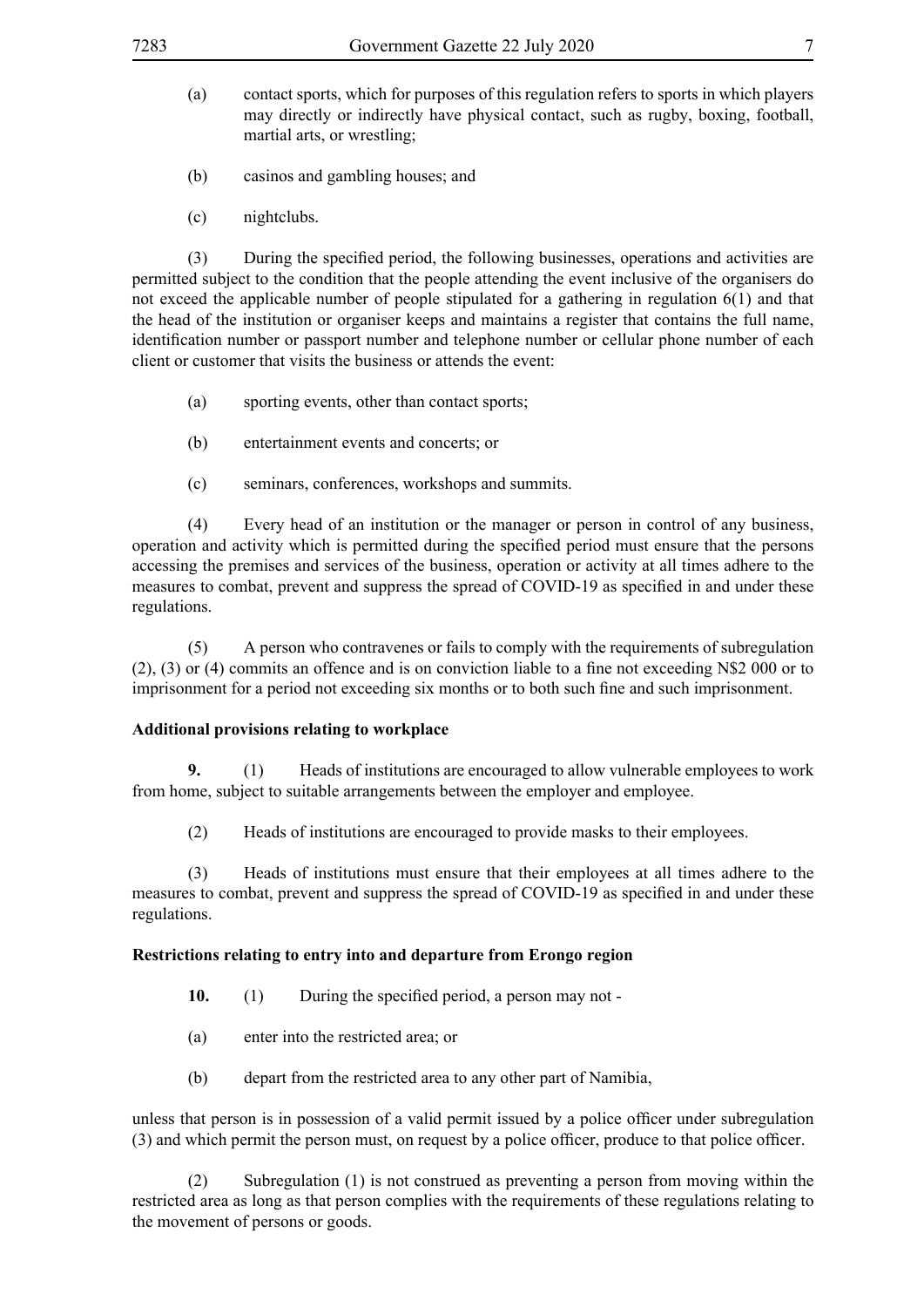- (3) A person who wishes to enter into or depart from the restricted area, for purposes of -
- (a) receiving essential medical treatment which cannot reasonably be performed outside or inside the restricted area as the case may be, and which cannot reasonably be postponed;
- (b) transporting essential goods;
- (c) performing an action necessary for the enforcement of law or public order;
- (d) maintaining or repairing infrastructure necessary or useful for the provision of essential goods or critical services;
- (e) performing a critical service that cannot reasonably be postponed; or
- $(f)$  performing any other function or doing any other thing which the police officer considers sufficient to warrant the entering into or departing from the restricted area with due consideration of the fact that travel to and from the restricted area must be minimised,

may request a police officer nearest to that person or at the point of entry into or exit from the restricted area, to issue a permit authorising entry into or departure from the area.

- (4) A permit referred to in subregulation (3), may contain conditions relating to -
- (a) the entering of quarantine facilities at a designated place;
- (b) having a specified test taken at a specified place; and
- (c) entering isolation facilities if the result of the test indicates that the person is infected with COVID-19

(5) The Inspector-General of the Namibian Police may after consultation with the Executive Director of the Ministry of Health and Social Services issue directives to police officers relating to the issuing of permits, which directives must be consistent with these regulations, and which Directives may require consultation with any functionary indicated therein.

 (6) During the specified period, a person entering into or departing from the Erongo region or the restricted area must, at every point where so required by an authorised officer, enter into a register kept by an authorised officer, the particulars that are specified in that register.

(7) A person who contravenes or fails to comply with subregulation (1) or (6), or fails to comply with a condition imposed under subregulation (4), commits an offence and is on conviction liable to a fine not exceeding N\$2 000 or to imprisonment for a period not exceeding six months or to both such fine and such imprisonment.

 (8) If an authorised officer finds a person under circumstances which create a reasonable suspicion that the person is likely to contravene subregulation (1) or (6) , that authorised officer may instruct the person to stop the journey in question and failure to obey such an instruction is deemed to be a contravention of, or failure to comply with that subregulation, and that person is liable to the penalties provided for in subregulation (7).

#### **Public transport**

**11.** (1) A person may not provide a public transport service to any passenger or transport any passenger for reward if such transport would have the effect that any such passenger contravenes regulation 10(1).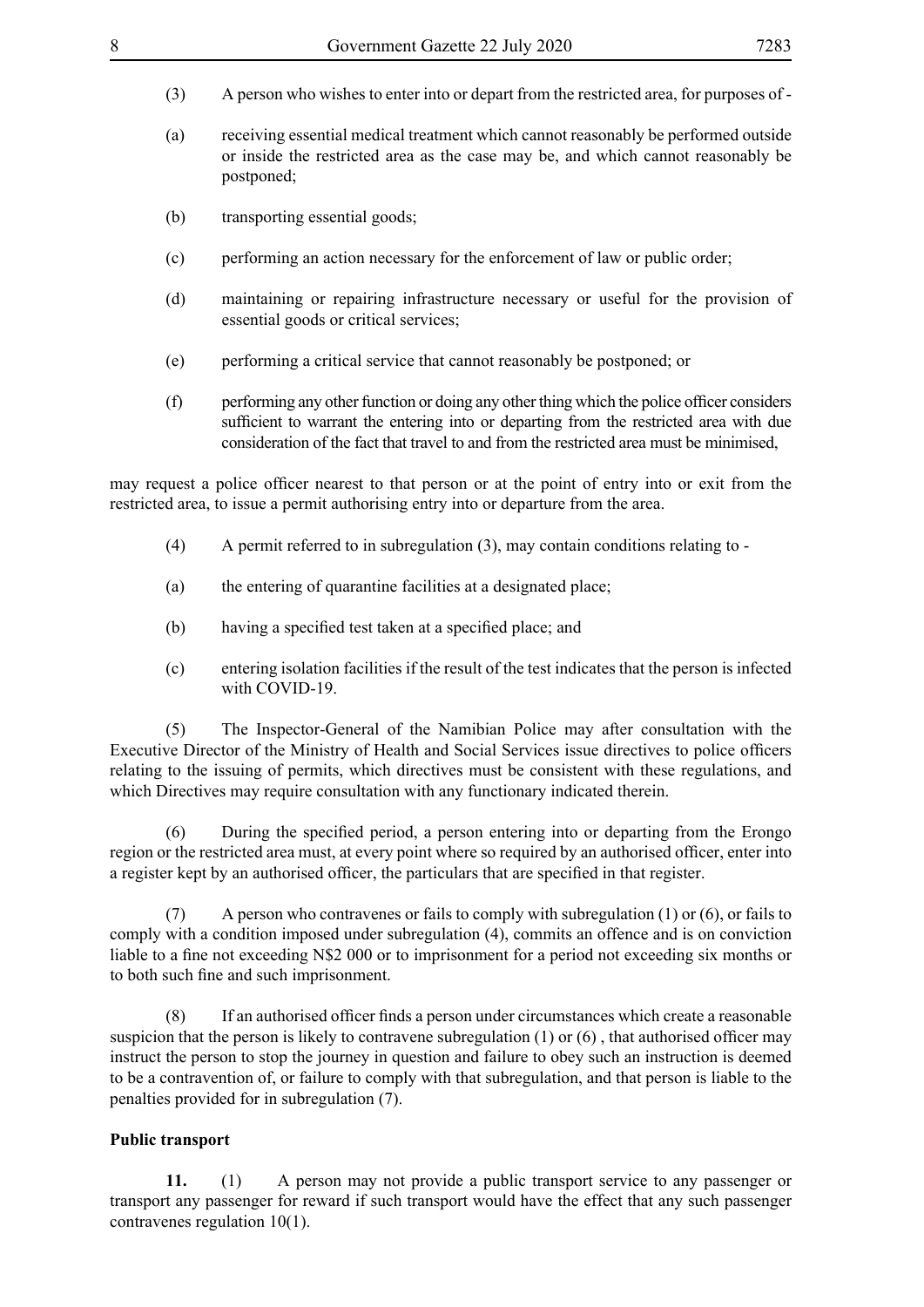(2) A person commits an offence if that person contravenes subregulation (1) and is on conviction liable to a fine not exceeding N\$2 000 or to imprisonment for a period not exceeding six months or to both such fine and such imprisonment.

#### **Offences and penalties**

- **12.** (1) A person commits an offence if that person -
- (a) not being an authorised officer, by words, conduct or demeanour falsely represents himself or herself to be an authorised officer;
- (b) hinders, obstructs or improperly attempts to influence an authorised officer when exercising or performing a power or function conferred or imposed by or under these regulations or another law;
- (c) furnishes or gives false or misleading information to an authorised officer; or
- (d) does anything calculated to improperly influence an authorised officer concerning a matter connected with the functions of the authorised officer.

(2) A person commits an offence if that person, through any form of media, including social media, knowingly or without having taken reasonable steps to ascertain the correctness of any information -

- (a) publishes any false or misleading statement about the COVID-19 status of any person; or
- (b) publishes any false or misleading statement, in connection with measures to combat, prevent and suppress COVID-19 as specified in and under these or other regulations made under Article 26(5) of the Namibian Constitution.

(3) A person convicted of an offence referred to in subregulation (1) or (2) is liable to a fine not exceeding N\$2 000 or to imprisonment for a period not exceeding six months or to both such fine and such imprisonment.

#### **Savings and transitional provisions**

**13.** Anything done under the provisions of the State of Emergency Regulations published under Proclamation No. 9 of 28 March 2020, the Stage 1: State of Emergency - Covid-19 Regulations: Erongo Region published under Proclamation No. 24 of 8 June 2020 or the Stage 3: State of Emergency - Covid-19 Regulations: Erongo Region published under Proclamation No. 26 of 22 June 2020, the Stage 3: State of Emergency - Covid-19 Regulations: Erongo Region published under Proclamation No. 32 of 6 July 2020 and that could have been done under these regulations is regarded as having been done under a corresponding provision of these regulations.

#### **Applicability of certain provisions of State of Emergency-COVID-19 Regulations**

**14.** For the purposes of regulation 2 of the Stage 4: State of Emergency Covid-19 Regulations published under Proclamation No. 33 of 14 July 2020 the specified period referred to in that regulation is deemed to refer to the specified period referred to in regulation 3.

#### **Regulations to bind State**

**15.** These regulations bind the State.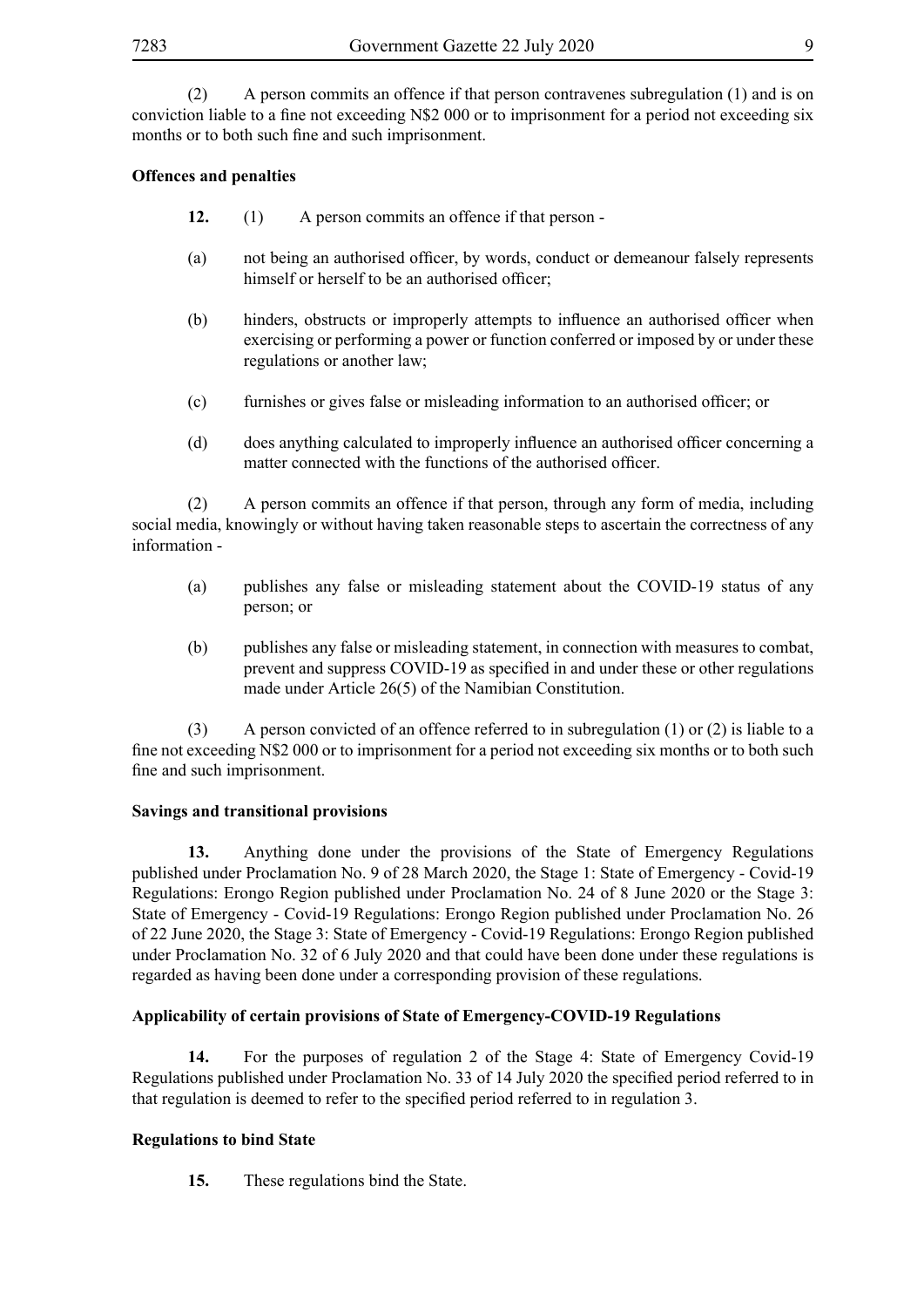#### **ANNEXURE A CRITICAL SERVICES**

#### **(Regulation 1)**

#### PART 1

- 1. Ambulance services
- 2. Casualties services
- 3. Operating theatre Services
- 4. Intensive Care Unit (ICU) services
- 5. Hospital Wards
- 6. Laboratory Services
- 7. Pharmaceutical services
- 8. Dental Services
- 9. Radiography services
- 10. Physiotherapy services
- 11. Mortuary services
- 12. Medical services including medical specialised services
- 13. Hospital Kitchen Services
- 14. Hospital laundry services
- 15. Emergency management services
- 16. Disaster management services
- 17. Potable water services
- 18. Waste water management services
- 19. Scientific services
- 20. Electricity distribution services
- 21. Electricity operation services
- 22. Electricity maintenance services
- 23. Electricity transmission services
- 24. Electricity network operation services
- 25. Electricity system operation services
- 26. Electricity system security and planning services
- 27. Electricity engineering services
- 28. Electricity energy trading services
- 29. Air navigation services
- 30. Air traffic management services
- 31. Communication, navigation and surveillance system services
- 32. Search and rescue services
- 33. Aeronautical information services
- 34. Meteorological services for air navigation services

#### PART 2

#### **1. Agriculture and forestry**

Agricultural production and value chains (animal husbandry, agronomic and horticulture) supply related operations, including farming, veterinary and phyto-sanitary provider services, pest control services, feed and chemical and fertilizer providers. Millers and logistics services.

#### **2. Fishing**

Harvesting of fish (including artisanal fishing other than for leisure), cultivation of fish and value chain activities relating to fish, as part of food production for Namibia and for export; maintenance of fishing vessels and maintenance of fishing processing plants.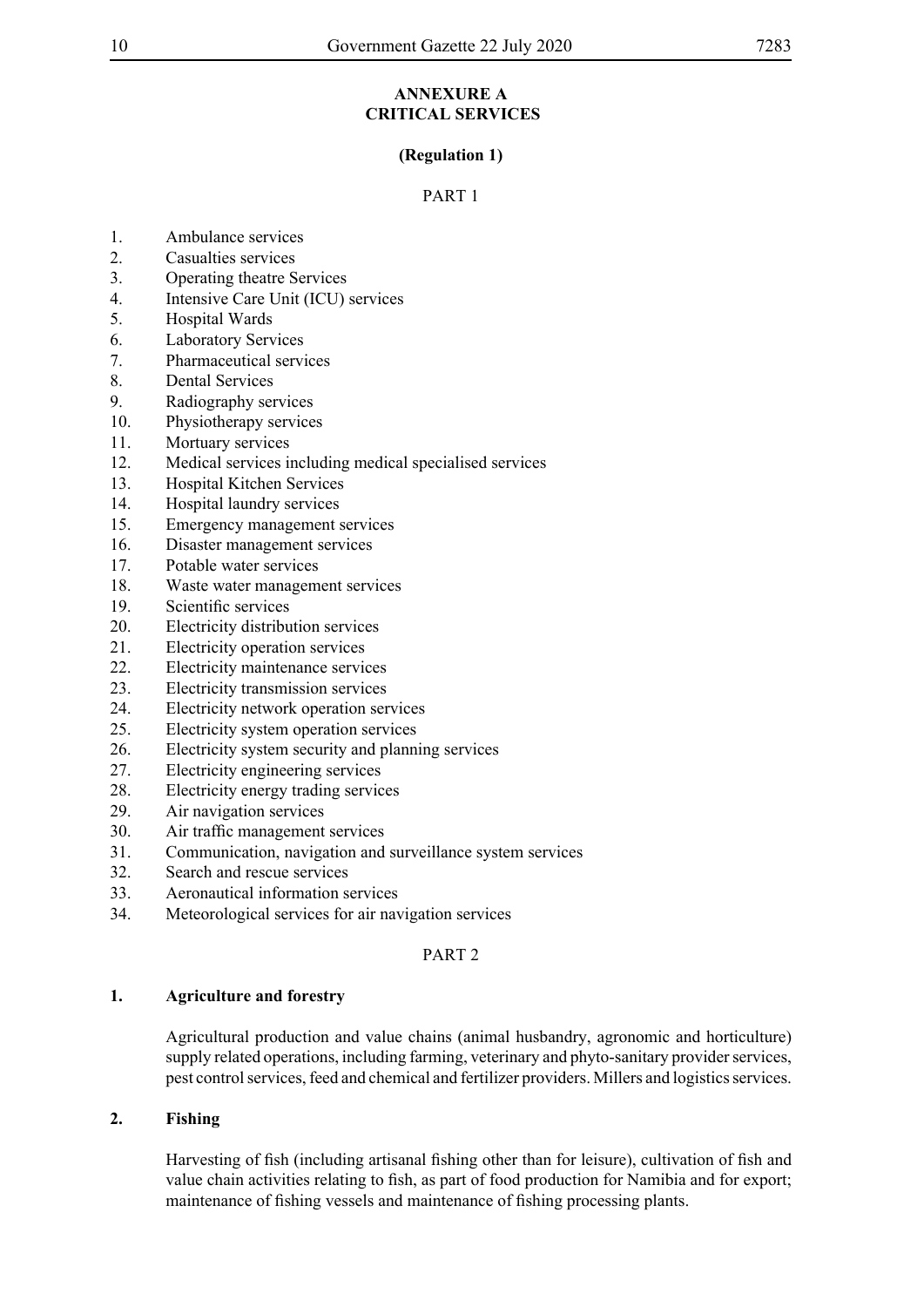#### **3. Mining and quarrying**

Mining and related activities to maintain mining operations including critical maintenance work on plant and equipment. Normal mining operations, including value chain activities, will be allowed.

#### **4. Manufacturing**

Manufacturing of health related products, hygiene and sanitary related products, supplies, devices, equipment, and medicines, including complementary health products and supplements; food, non-alcoholic beverages and essential products, as well as essential inputs thereto. This includes production for exporting the same product categories. Production for disposable health and hygiene and sanitary related products, as well as for the production of packaging for essential health and food supply chains. Food, beverages and essential goods manufacturing and processing facilities, to the extent they are supporting essential or critical business continuity services to fight COVID-19.

#### **5. Electricity, gas, steam and air conditioning supply**

Public and private organisations, their staff and service providers essential to the generation, transmission and distribution of electricity, fuel, gas, steam and air conditioning will need to continue to operate. This includes local authorities and regional councils, and the suppliers of logistics, feedstock and maintenance will be required to continue to operate and provide security of electricity supply.

#### **6. Water supply, purification, desalination, sewerage, waste management and remediation activities**

Public and private organisations, their staff and service providers essential to the security of supply of bulk and potable water and sanitation must continue to operate and provide vital water and sanitation services. This includes local authorities and regional councils and those involved in the supply of materials, chemicals and related equipment.

#### **7. Construction**

Any maintenance support requirements for retailers, manufacturers producing essential goods, support to medical services; any construction that cannot be reasonably postponed; plumbing and electrical services, security installations and maintenance, water treatment and sewerage. Building of medical infrastructures and quarantine camps in support of essential goods and critical services to fight COVID-19.

#### **8. Wholesale and retail trade, repair of motor vehicles and motorcycles**

Retail, wholesale, supermarkets, the open markets and informal traders, home kiosks for food and essential goods. Essential hygiene goods include: toilet paper, cleaners, sanitizers and disinfectants, personal hygiene products, and essential supplies for those taking care of the sick and elderly and in order for people to remain healthy. All services related to the repair of motor vehicles and motorcycles to continue in as far as they are providing support to the fight against COVID-19.

#### **9. Transportation, logistics and storage**

Warehousing, transport (including courier services), distribution, cold storage and logistics for essential goods, production inputs and health related goods. This includes operations at all entry points. Humanitarian and relief functions in the fight against COVID-19 will be permitted.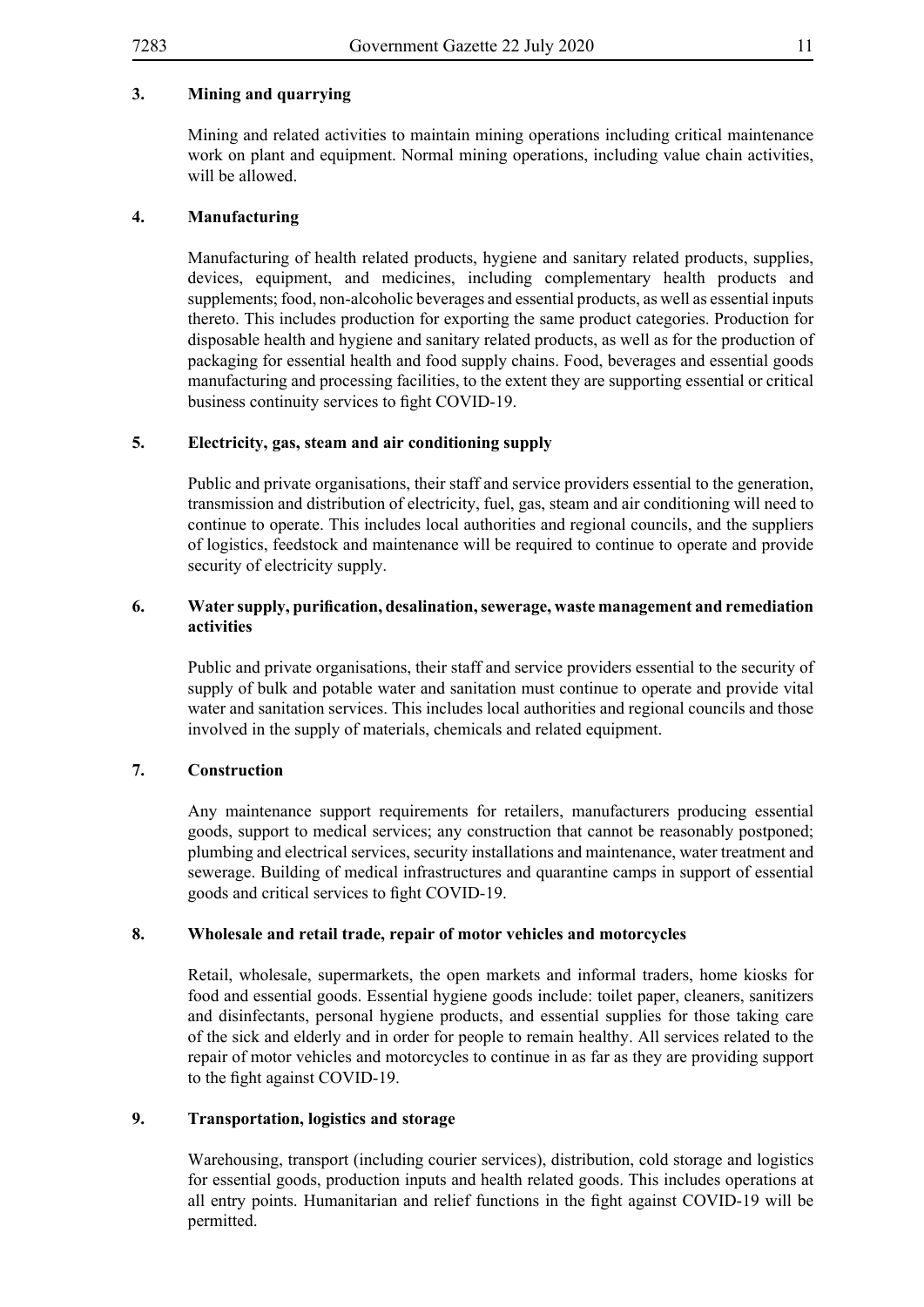#### **10. Accommodation and food service activities**

To the extent that they are supporting essential or critical business continuity services relating to the fight of the COVID-19 subject to take away and not dinning in restaurants.

#### **11. Information and communication**

Communication and media services on screen, television, radio, print, broadcast and online.

#### **12. Legal, financial, banking, social security and insurance activities**

Legal, court, financial, banking and insurance services and health funders required to finance and support essential and critical business continuity and provide short term bridging finance to people and businesses during the restricted period.

#### **13. Professional, scientific and technical activities**

Professional, scientific and technical services, to the extent that they are providing support in the COVID-19 response, essential and critical services.

#### **14. Support service activities**

Private services to the extent that they are providing support in the COVID-19 response, essential and critical business continuity services.

#### **15. Public administration, defense, safety and security**

Public Office Bearers, personnel and functionaries at national, regional and local levels to the extent that they are providing support in the COVID-19 response, essential and critical business continuity services. Safety and security services protecting people and property.

#### **16. Human health and social work activities**

All centers providing life and health services; energy, food and water supply, social, transactional, communications, law and order and international critical business continuity services. Care services relating to the sick, frail, children, or other vulnerable persons, in a home or homestead; and care facilities for children of critical service workers.

#### **17. Information communications technology**

Data centers, fiber optic infrastructure, towers and antennae will need to operate at high efficiency to ensure connectivity remains stable.